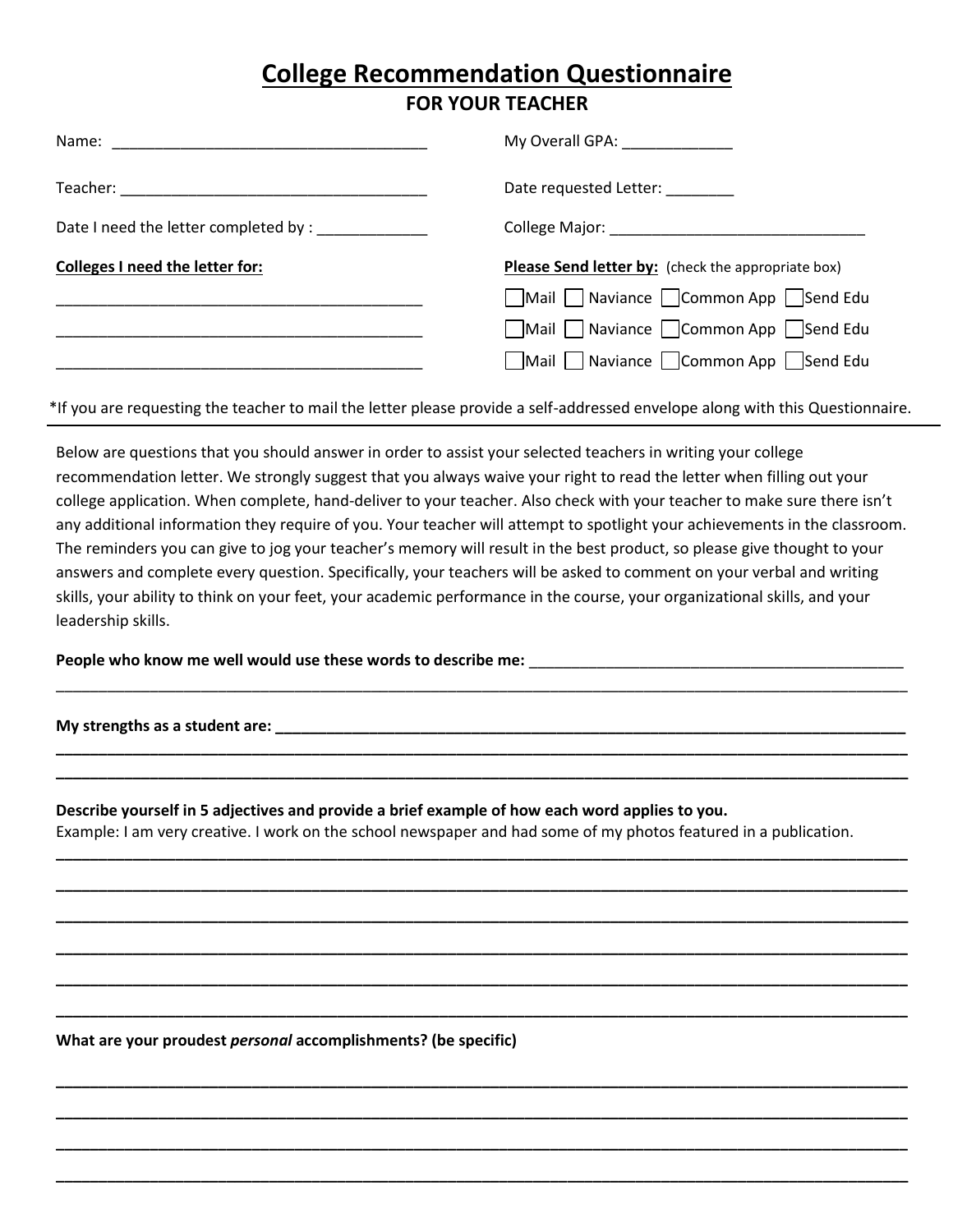Why do you want me to write a recommendation for you, and what was it about your experiences in my class or your interactions with me that led you to request a letter of recommendation? Please include year I had you as your teacher 

What do you believe were your strengths in my class that you would like me to highlight (please use specific examples)?

Were there any projects/essays you completed in my class of which you were particularly proud? Explain/describe in detail.

Is there any other information you would like to share with me to include in your letter of recommendation? Include significant factual information about you, your record, your personality, your hopes for the future, or perhaps unusual family circumstances (illness, strong parent support, travel, changes in school due to moving). Is there any information you would like for me to emphasize in the recommendation to help colleges make a more accurate appraisal of you?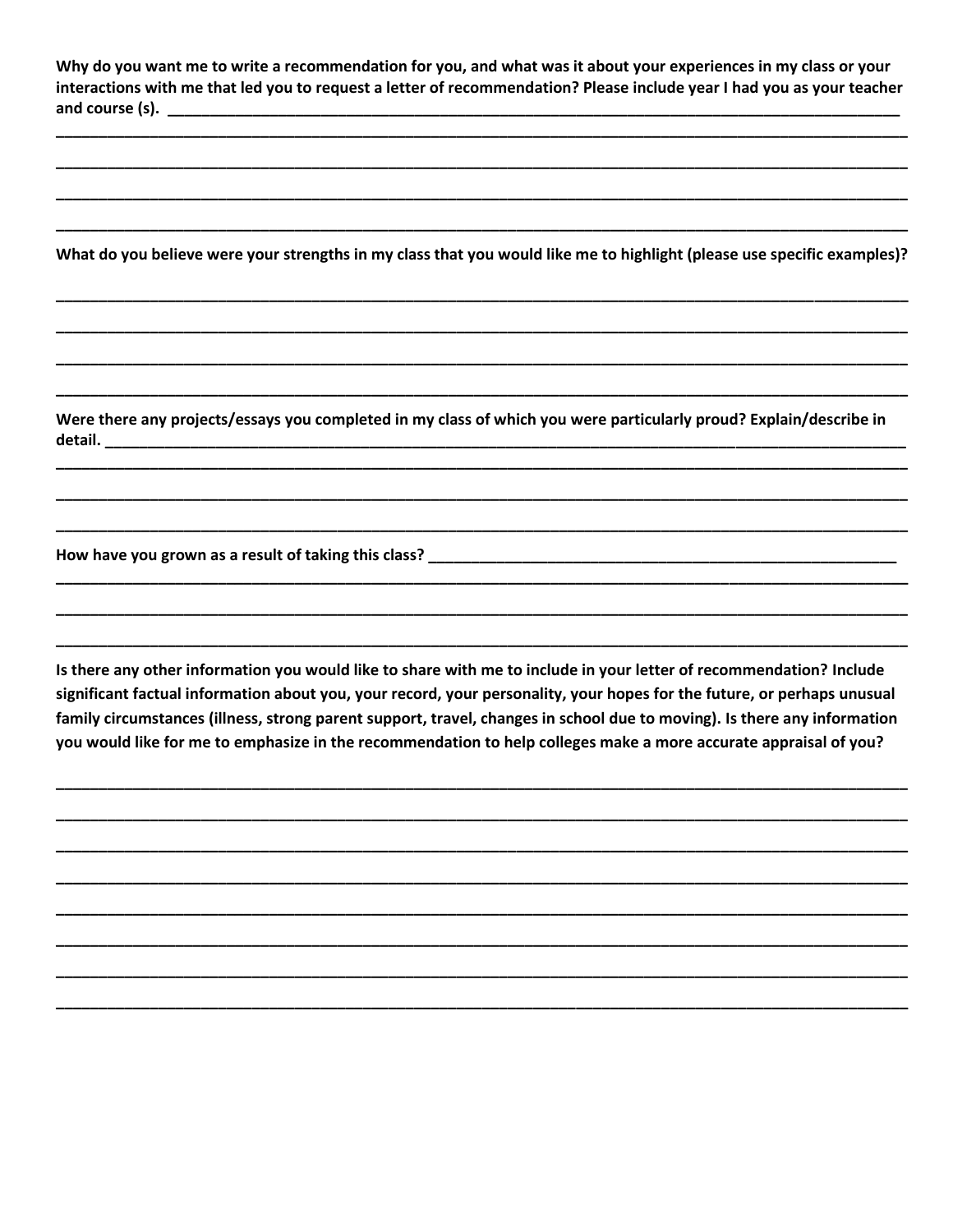## **EXTRA-CURRICULAR AND PERSONAL ACTIVITIES LIST**

School-related activities (clubs, teams, service organizations, student government, etc.) If you hold/held an office or particular responsibility, please describe. List most recent first:

| <b>Activity</b> | Description                                                                                                                                                         | Grade/Year |
|-----------------|---------------------------------------------------------------------------------------------------------------------------------------------------------------------|------------|
|                 |                                                                                                                                                                     |            |
|                 |                                                                                                                                                                     |            |
|                 | List and describe any activities in which you have taken a leadership role:                                                                                         |            |
| <b>Activity</b> | Description                                                                                                                                                         | Grade/Year |
|                 |                                                                                                                                                                     |            |
|                 |                                                                                                                                                                     |            |
|                 | List and describe any non school-related activities in which you have participated:                                                                                 |            |
| <b>Activity</b> | Description                                                                                                                                                         | Grade/Year |
|                 |                                                                                                                                                                     |            |
|                 | ___________                                                                                                                                                         |            |
|                 | List and describe any community service you have done: (It would be helpful to know what, specifically, you do and why<br>this volunteer work is important to you.) |            |
|                 |                                                                                                                                                                     |            |
| <b>Activity</b> | Description                                                                                                                                                         | Grade/Year |
|                 |                                                                                                                                                                     |            |
|                 |                                                                                                                                                                     |            |
|                 |                                                                                                                                                                     |            |